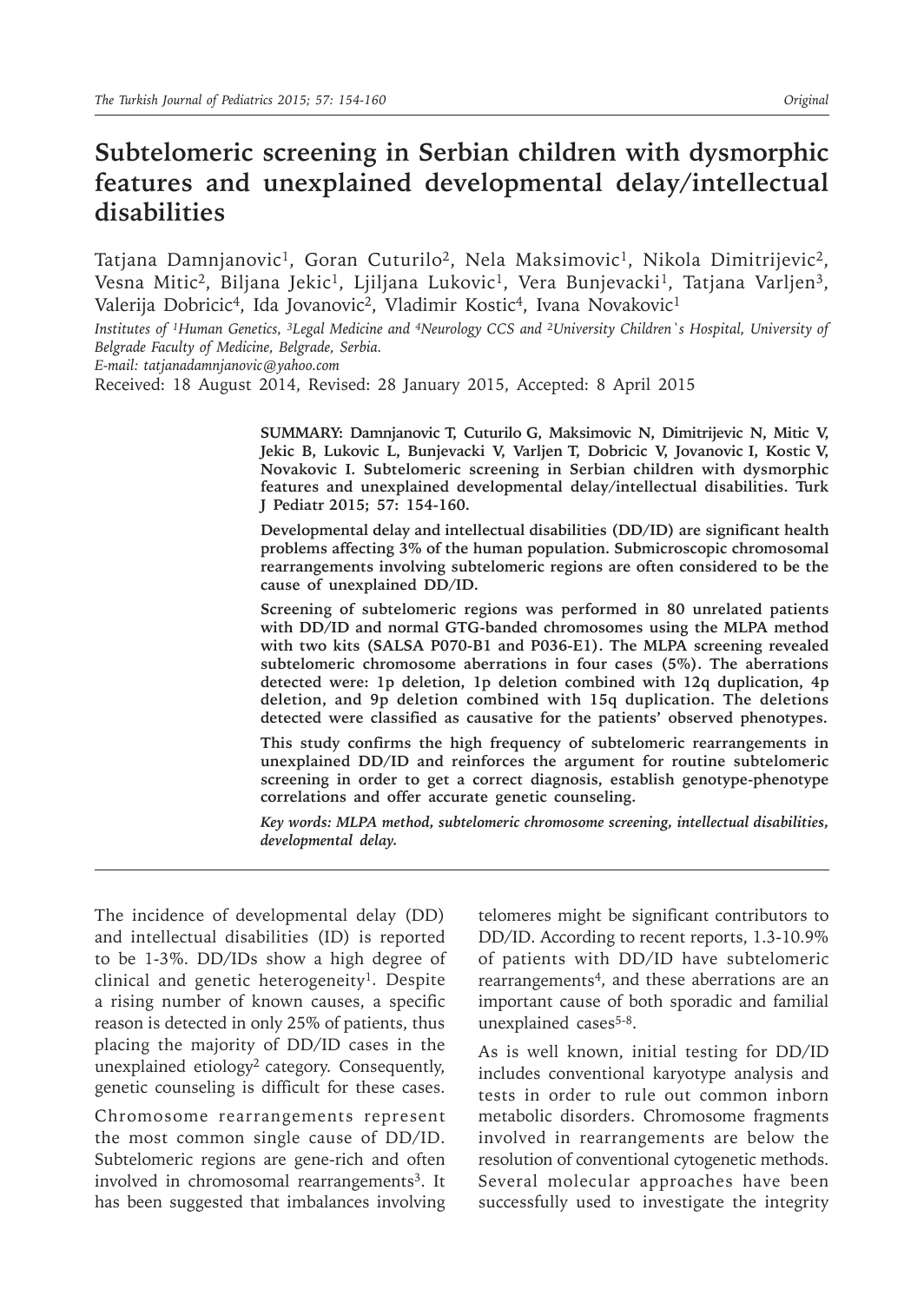of subtelomeric regions, such as multiprobe telomere fluorescent in situ hybridization (T-FISH), multiallelic marker analysis, quantitative real-time PCR, comparative genomic hybridization (CGH) and multiplex ligation-dependent probe amplification (MLPA)9. As DD/IDs are common disorders with a significant impact on family planning, a large number of patients need to be tested routinely. However, due to the relative complexity and high cost of the screening methods used to this point, only preselected patients, preferentially including more severely affected and syndromic cases, have been screened. MLPA is a simple, fast, sensitive, specific and reliable screening method, potentially suitable for routine diagnostics<sup>10,11</sup>.

The aim of the study was to screen patients in the Serbian population with unexplained DD/ ID for subtelomeric aberrations using MLPA.

# **Material and Methods**

The study involved 80 Serbian children (42 boys and 38 girls) from unrelated families with unexplained DD/ID diagnosed in the last four years at the Department of Medical Genetics and the Department of Neurology at the University Children's Hospital, Belgrade, Serbia. Patients had to meet the following criteria: 1) mild to severe ID (mild, IQ 50–70; moderate, IQ 30–50; severe, IQ  $<$  30) and at least one additional dysmorphic feature or congenital malformation; 2) definite exclusion of perinatal brain injury; 3) no history of toxication, hypoxia, central nervous system infection or cranial trauma; 4) normal/routine karyotypes on GTG-banded analysis at 400 to 550 resolution; 5) no evidence of recognizable inherited metabolic or specific neurodegenerative disorders on brain imaging or blood/urinary metabolic screening. All patients were scored according to the checklist for submicroscopic subtelomeric rearrangements<sup>12</sup>. In addition, samples from the parents of each patient with consistent positive results for subtelomeric rearrangement were also tested.

The Ethics Committee of the University of Belgrade Faculty of Medicine approved the research. Informed consent was obtained from each patient. Genomic DNA of the patients and patients' parents was extracted from peripheral blood using a standard salting-out method.

Multiplex ligation-dependent probe amplification analysis was performed in line with the manufacturer's instructions. Two specifically designed sets of probes for testing subtelomeric imbalances (SALSA P070-B1 and P036-E1, MRC-Holland, Amsterdam, Netherlands; http://www. mrc-holland.com) were used. Amplification products were identified and quantified by capillary electrophoresis on an ABI 3130 genetic analyzer (Applied Biosystems). The data obtained were analyzed using Genemapper 4 software. The final analysis of the MLPA data was carried out using Coffalyser 8 software. For each patient, the normalized peak pattern of each subtelomeric region was divided by the average peak pattern of all samples  $(n>10)$ in the same experiment. The resulting values were approximately 1.0 for wild-type peaks, <0.75 for deletions, and >1.3 for duplications.

The advantage of the MLPA technique is that one kit serves to analyze all subtelomeric regions, and the other to confirm the abnormalities detected. That is, each of the detected deletions or duplications is confirmed by two different probes, because the sequences obtained by the two probe mixes were different from each other.

# **Results**

Subtelomeric regions of 80 patients with unexplained DD/ID and dysmorphism or/ and congenital malformations were analyzed by MLPA. All patients were diagnosed with a normal karyotype after standard GTG banding. The patients' age ranged from 2.5 months to 18 years (mean 5.88 years), and the male-to-female ratio was 1.10 (42:38). Patients under 3 years of age (n=21, 26.25%) could not be diagnosed with ID. These patients were diagnosed with DD if a delay in achieving developmental milestones was observed. All patients older than 3 years (n=59, 73.75%) were diagnosed with ID. The degree of intellectual disability was mild in 24/80 of the cases (30.00%), moderate in 23/80 (28.75%), and severe in 12/80 (15.00%). A positive family history of DD/ID was confirmed in 15.00% of all patients.

Facial dysmorphic features were observed in 39 (48.75%) and cleft palate in 3 (3.75%) patients. Seizure and epilepsy were recorded in 10 (12.5%) patients. Microcephaly, macrocephaly and congenital heart defects frequently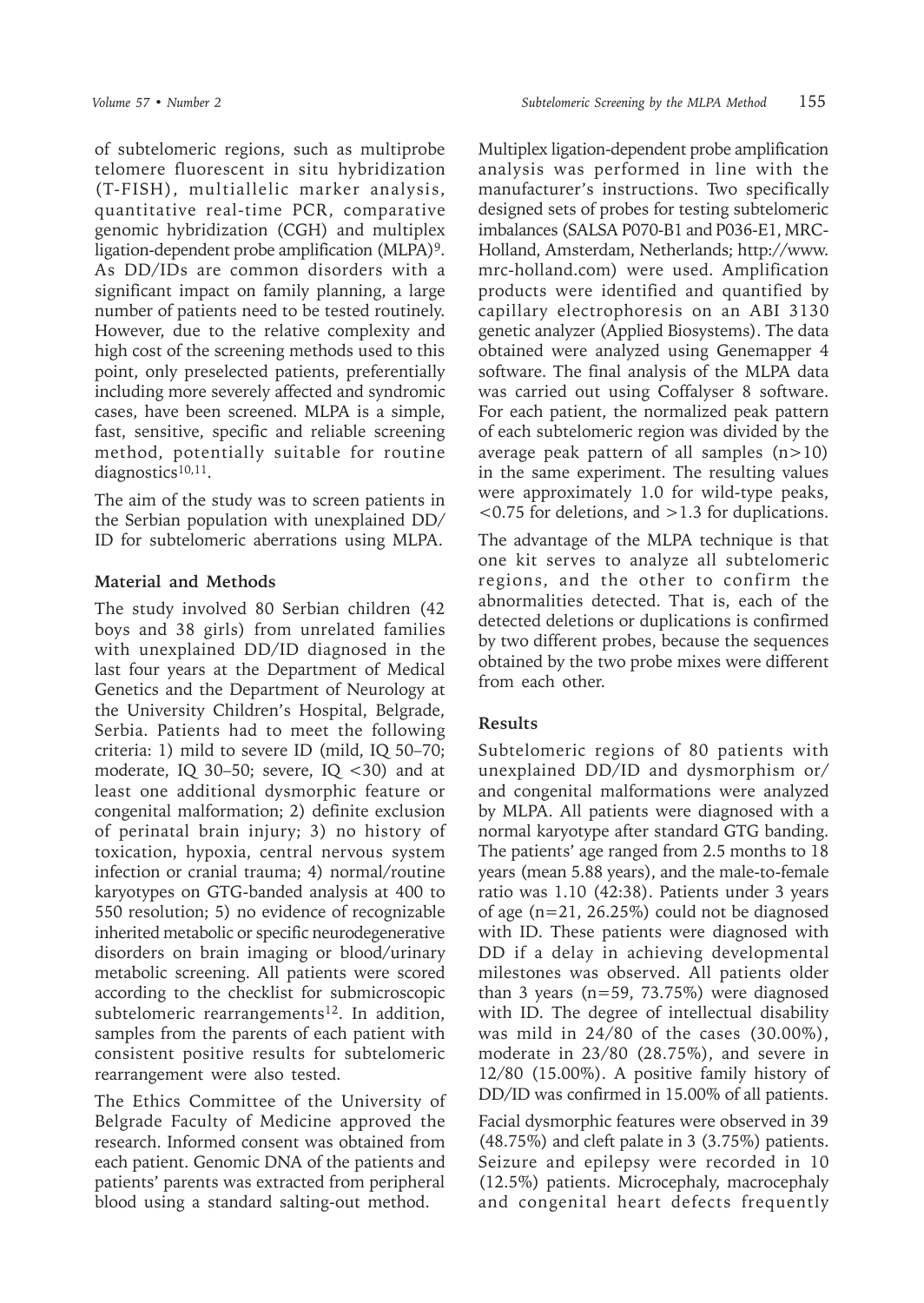| Clinical data                                      | Number of cases $(\%)$ |
|----------------------------------------------------|------------------------|
| Family history of ID/DD                            | 12/80 (15.00)          |
| Prenatal growth retardation                        | 10/80 (12.50)          |
| Postnatal growth retardation                       | $7/80$ $(8.75)$        |
| Microcephaly                                       | 29/80 (36.25)          |
| Macrocephaly                                       | 5/80(6.25)             |
| Dysmorphic facial features                         | 39/80 (48.75)          |
| Nonfacial dysmorphism and congenital abnormalities | 16/80 (20.00)          |
| Congenital heart defects (PDA, ASD, VSD)           | 19/80 (23.75)          |
| Seizures and epilepsy                              | 10/80 (12.50)          |

**Table I.** Frequency of Clinical Features in 80 Children with Unexplained Intellectual Disabilities and Developmental Delay

#### accompanied DD/ID (Table I).

All patients were scored according to the checklist for submicroscopic subtelomeric rearrangements<sup>12</sup>. In the group of patients with scores of 1 and 2  $(n=23)$ , submicrosopic chromosomal aberrations were not detected. Aberrations were detected only in 4 of the 57 patients with a clinical score  $\geq 3$ .

Among the 80 patients analyzed, 4 (5.0%) were found to have cryptic subtelomeric chromosomal imbalances. Clinical features of those patients and the aberrations detected with MLPA were:

#### Patient 1

A 14-month-old girl is the first child of young, healthy and unrelated parents. Pregnancy history and delivery were unremarkable. Weight at birth was 2600 g (between the  $10<sup>th</sup>$  and  $25<sup>th</sup>$ centiles). Head circumference at the age of 9 months was 42 cm (between the 5<sup>th</sup> and 10<sup>th</sup> centiles). Initial physical examination revealed craniofacial dysmorphia with a prominent forehead, sunken eyes and a broad nasal bridge, as well as moderate generalized hypotonia. Brain magnetic resonance imaging (MRI) showed corpus callosum hypoplasia, while echocardiography identified muscular and membranous ventricular septal defect with a significant left to right shunt. Ventricular septal defects had been successfully closed surgically at the age of one year. Currently, at the age of three years, she presents with the same craniofacial dysmorphia, moderate developmental delay and the ability to sit unsupported but only to speak a few different words. In this patient, MLPA revealed 1p deletion (Fig. 1).

# Patient 2

A 4-month-old female infant was referred for genetic counseling due to restriction in growth and development and dysmorphic features. She is the first child of young, healthy and unrelated parents. Pregnancy and delivery were uneventful. Birth weight was 2850 g (between the 10<sup>th</sup> and 25<sup>th</sup> centiles), length was 50



**Fig. 1.** 1p deletion detected in Patient 1



**Fig. 2.** 1p deletion and 12q duplication detected in Patient 2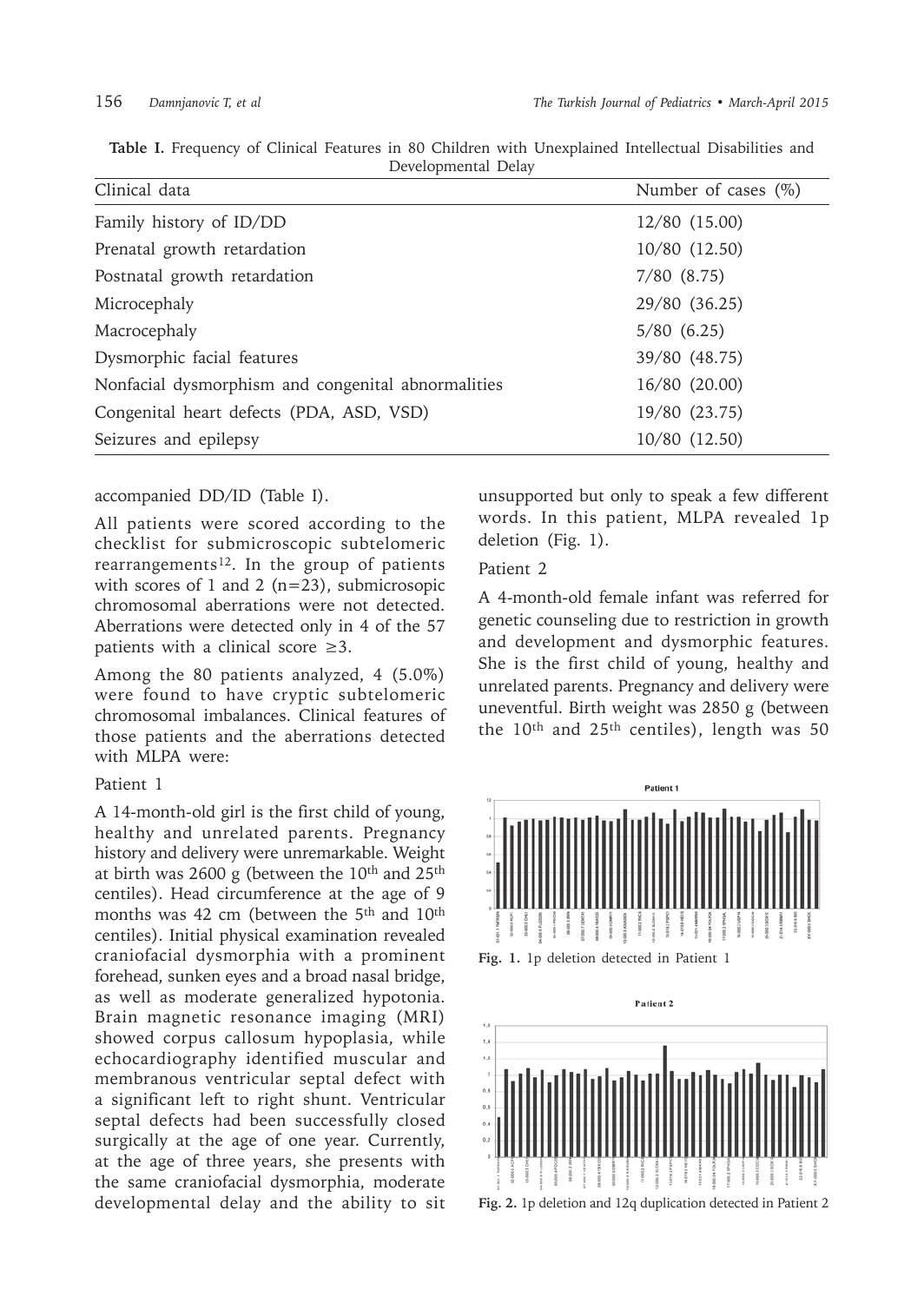cm (between the 25th and 50th centiles), and head circumference was 32 cm (5<sup>th</sup> centile). Her infancy was characterized by a severe deceleration of head growth and microcephaly, as well as pronounced generalized hypotonia and epilepsy. The most prominent facial features were a flat face, a short nose with a depressed nasal root, mild ptosis and downturned corners of the mouth. Brain MRI showed microcephaly without other brain malformations, while cardiac and abdominal ultrasound did not reveal any associated anomalies. At present, at the age of 3, all of the facial dysmorphisms persist, as well as the microcephalic aspect. Speech has remained underdeveloped, a part of overall intellectual delay. She sits without support but does not walk. In this patient, MLPA revealed 1p deletion and 12q duplication (Fig. 2).

#### Patient 3

A 5-year-old girl with severe growth and intellectual retardation, discrete facial dysmorphia and refractory epilepsy was described in our previous report<sup>13</sup>. In this patient, MLPA analysis revealed 4p deletion (Fig. 3).

## Patient 4

A 30-month-old female infant, born after an uneventful pregnancy, of young, healthy and unrelated parents. Initial physical examination revealed mild facial dysmorphism, which presented with hypertelorism, epicanthal folds, concomitant convergent strabismus and a short nose with a depressed nasal root. Craniostenosis with coronal and metopic synostoses resulted in microcephaly. After surgery at the age of 6 months, head growth was relatively good (head circumference between the 10<sup>th</sup> and 25th centiles). Her developmental delay was apparent. At the age of 21 months she was unable to walk independently, and her



developmental level was as expected for 13 months of age. In this patient, MLPA revealed 9p deletion and 15q duplication (Fig. 4).

The MLPA method did not identify in the parents the chromosomal rearrangements present in the patients. The deletions detected were classified as causative for the patients' observed phenotypes.

### **Discussion**

Many different practical guidelines for testing patients with DD/ID suggest that the initial steps in diagnostics be: cytogenetic analysis, to exclude visible chromosomal anomalies, and metabolic tests, to exclude inborn errors of metabolism. In all cases with normal karyotypes and no evidence of recognizable inherited metabolic or specific neurodegenerative disorders $14,15$ , screening for subtelomeric chromosomal rearrangements should be performed. Detection of submicroscopic rearrangements requires sensitive techniques such as M-FISH, MLPA or CGH microarray. Multiplex ligation-dependent probe amplification (MLPA) is a technique based on the polymerase chain reaction (PCR) amplification of specific probes, which allows relative quantification of 46 to 50 different target DNA sequences in a single reaction, using only one PCR primer pair. A copy number variation of the target sequence for a MLPA probe results in a lower or higher relative amount of the probe amplification product. MLPA reactions are used to detect heterozygous deletions or duplications by comparing relative signal strengths of amplified probes between a sample taken from the patient and a normal DNA sample.

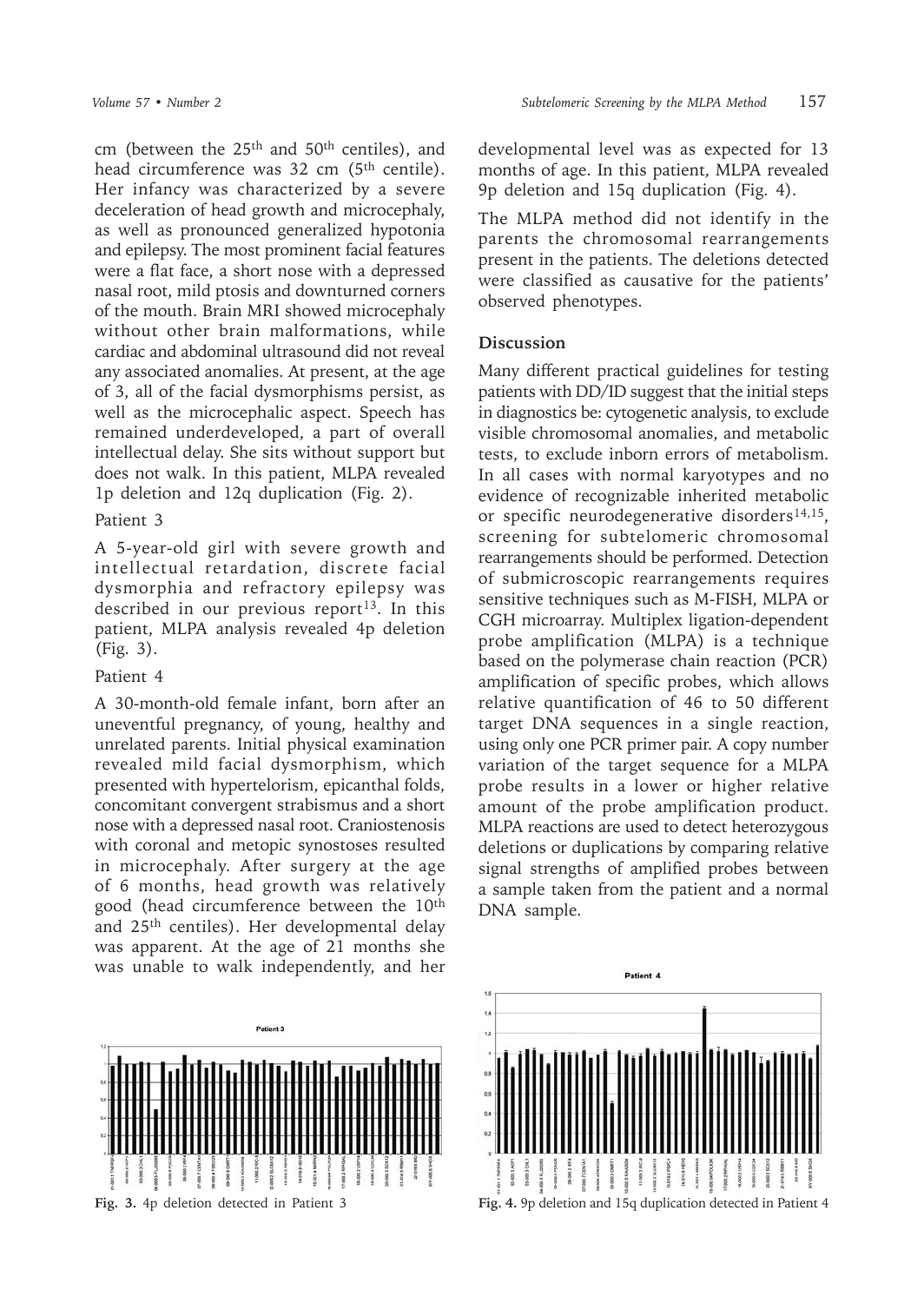

MLPA is a very useful tool in detecting the main causes of DD/ID, such as aneuploidy or submicroscopic deletions or duplications in human chromosomes or in a specific gene. Moreover, this technique can be used in the molecular diagnosis of various genetic diseases where pathogenesis is related to specific deletions or duplications, and in diagnosing genetic diseases characterized by the presence of abnormal DNA methylation.

Our study is the first to analyze submicroscopic, subtelomeric aberrations in Serbian patients with DD/ID using the MLPA method. Clinically relevant submicroscopic aberrations were identified in four patients (4/80, 5.00%). We found that the aberrations detected (three deletions and two duplications**)** were not present in the patients' parents; however, when using this technique, it is not possible to exclude balanced rearrangements in one of the parents.

A commonly used tool for preselection of patients to be tested for subtelomeric rearrangements is a checklist developed by de Vries et al.<sup>12</sup>, which includes certain clinical characteristics such as facial dysmorphism, congenital malformations and family history. In our study, submicroscopic chromosomal aberrations were identified only in patients with a clinical score  $\geq$ 3, pointing to an increased rearrangement rate in this group of patients (4∕57, 7.02%). The rate of detection of chromosomal imbalances was higher in children with facial dysmorphism (4/39, 10.25%) and epilepsy (2/10, 20.0%). Our results are in agreement with those of Mandal et al.<sup>16</sup>, and our study supports the conclusions of previous reports suggesting that the de Vries criteria



are a useful tool for preselecting patients for MLPA analysis<sup>17</sup>.

In our study, subtelomeric rearrangements were detected predominantly in girls with DD. Given the age of the patients, it was not possible to establish the degree of ID in three of the four cases with detected chromosomal aberrations. Nevertheless, clinically recognizable DD in newborns usually results in moderate or severe ID, and we may assume that patients with detected submicroscopic chromosomal abnormalities will develop moderate or severe ID. In different studies, subtelomeric rearrangements were detected, depending on the method and cohort, in 0.5% to 16.5% of patients with unexplained ID2,18. Some studies described a high frequency of detected subtelomere rearrangements (17%), but most of these imbalances were inherited and not causative for the phenotype<sup>19</sup>. Other publications described a low frequency of detected imbalances because of specific clinical preselection criteria and constraints of the methodology8,20. The frequency of abnormalities observed in our study is comparable to that indicated by most studies, identifying subtelomeric defects in approximately 5% of patients21-24.

The most common subtelomeric chromosomal aberrations detected in patients with DD/ID are 1p, 4p and 9p deletions. For each of these deletions, there are at least 50 reported cases with a relatively consistent phenotype<sup>25</sup>. In almost half of the published cases, the telomeric deletions appear to be *de novo*<sup>26</sup>. We identified four submicroscopic subtelomeric deletions in this study: del 1p (patients 1 and 2), del 4p (patient 3) and del 9p (patient 4).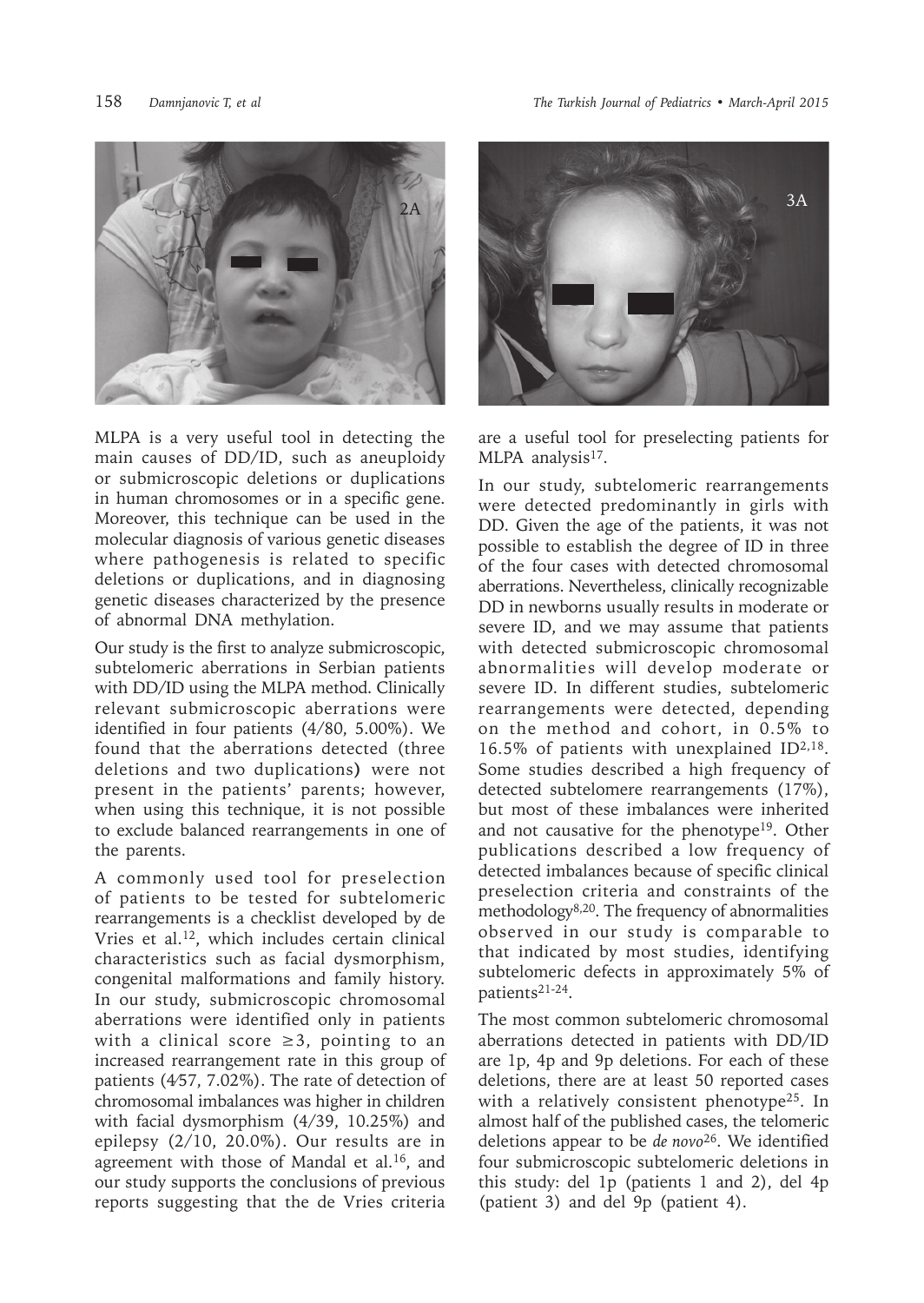Deletion 1p36 is one of the most common cryptic subtelomeric deletions in patients with severe mental retardation  $(2-3.75\%)^{25}$ . The majority of patients have hypotonia, growth abnormalities such as short stature and microcephaly, and facial dysmorphism with a large anterior fontanelle, a prominent forehead, deep-set eyes, a depressed nasal bridge and midface hypoplasia with a flat appearance<sup>23,26-28</sup>. Additionally, various cardiac malformations and orofacial clefts may be observed in those patients. In some cases sensorineural hearing loss, visual problems and seizures have been reported29, usually indicating more severe intellectual disabilities. In this study, Patients 1 and 2 had dysmorphic facial features, hypotonia and microcephaly. Additionally, Patient 1 had ventricular septal defect and Patient 2 had seizures. All of these features are part of the 1p deletion syndrome spectrum.

Terminal deletions of 4p are associated with, in particular, severe growth retardation and hypotonia, profound intellectual disabilities, microcephaly, seizures and a distinctive facial appearance (e.g., hypertelorism, broad forehead and nasal bridge, "Greek helmet" appearance) $4,30$ . This phenotype is well known, as Wolf-Hirschhorn syndrome. In Patient 3, the most prominent clinical features were severe, prenatal-onset growth retardation, intellectual disability and seizures, while facial dysmorphia was mild<sup>13</sup>. Such nonspecific facial dysmorphia and an absence of major congenital anomalies meant that there was slight chance for clinical diagnosis, which in this case was made possible by subtelomeric MLPA screening. .

Clinical features of 9p deletion syndrome include dysmorphic facial features (trigonocephaly, upward-slanting palpebral fissures, hypoplastic supraorbital ridges and a long philtrum), intellectual disabilities and, usually, normal growth $31$ . Patient 4 in our study presented with a relatively typical phenotype, including moderate developmental delay and craniostenosis.

We found duplications (12q and 15q) in two patients. Both duplications were associated with deletions and are registered in the Toronto database of copy number variations. Ruiter et al.<sup>32</sup> described a patient with moderate intellectual disability, microcephaly, epilepsy, dysmorphism and 12q duplication, and a case with moderate intellectual disability, mild

dysmorphism, autism and 15q duplication. Both reported duplications appear to be inherited from an unaffected parent, and are not causative for the phenotype. Although we did not detect 12q and 15q duplications in patients' unaffected parents, the observed deletions rather than the duplications may be responsible for our patients' phenotypes (Patients 2 and 4).

Published data have shown concordance in rearrangements detected in patients where FISH, cytogenetic microarray and MLPA<sup>33</sup> were performed. In the present study, 80 DD/ID patients were analyzed using two MLPA probe sets. The MLPA technique has the advantage that one kit is used for analyzing all subtelomeric regions, and the other for confirming detected abnormalities. We have shown that MLPA is a reliable method for detecting subtelomeric rearrangements. Although MLPA screening of subtelomeric regions may be conducted for all patients with intellectual disabilities, clinical preselection increases the possibility of detection of submicroscopic rearrangements. For this reason, MLPA screening of all subtelomeres in selected patients is a valuable diagnostic tool for DD/ID.

# **Acknowledgements**

The authors express their gratitude to the families of the children included in this study. The study was supported by the Serbian Ministry of Education and Science (grant 175091).

#### **REFERENCES**

- 1. Ropers HH. Genetics of intellectual disability. Curr Opin Genet Dev 2008; 18: 241-250.
- 2. Shapiro BK, Batshaw ML. Mental Retardation. In: Kliegman RM, Behrman RE, Jenson HB, Stanton BF (eds). Nelson Textbook of Pediatrics (18th ed). Philadelphia: Elsevier; 2007: 191-196.
- 3. Shaffer LG, Lupski JR. Molecular mechanisms for constitutional chromosomal rearrangements in humans. Annu Rev Genet 2000; 34: 297–329.
- 4. Auber B, Bruemmer V, Zoll B, et al. Identification of subtelomeric genomic imbalances and breakpoint mapping with quantitative PCR in 296 individuals with congenital defects and/or mental retardation. Mol Cytogenet 2009; 2: 10.
- 5. Riegel M, Baumer A, Jamar M, et al. Submicroscopic terminal deletions and duplications in retarded patients with unclassified malformation syndromes. Hum Genet 2001; 109: 286-294.